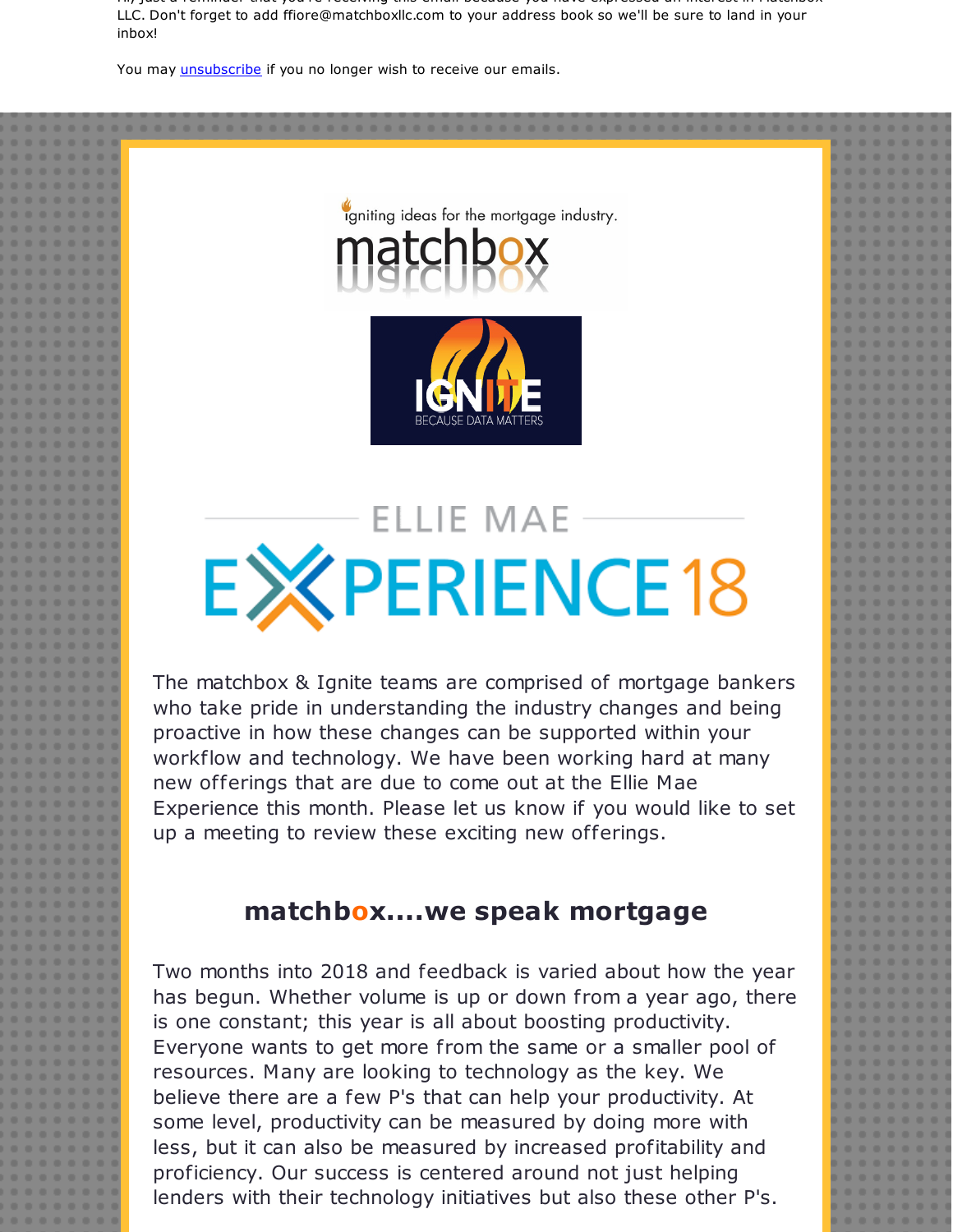Let's dig in...

## **Profitability**

There is no other key to profitability than Secondary execution and margin management. As rates increase, originators face tougher competition, both from a pricing and product eligibility standpoint. The Secondary Department has always been key, but this year it will be the foundation of a banker's year falling in the black or the red. In past years, Secondary Departments have been able to stay the course and play the "what's not broke, does not need fixing" card. Not this year, the pressure is on as each basis point counts and each deal counts. Pricing exceptions have never been more active and neither has the hustle to dust off forgotten products because a Loan Officer is asking and writing up a 180-270 day lock policy - fun times. From initial lock management, post lock change requests, price matches, free extensions (with rising rates), new products, loan sale execution, and loan delivery; Secondary management must be on its game this year. There are many areas to cover but here are a few items that every banker should be reviewing or aware of this year:

#### **Secondary Policies** -

Lock policies and adherence to such. Most companies have nice, clean lock policies. Truth is that they are rarely followed and managed effectively. When volume is strong, exceptions and some sloppiness can be overlooked. With rates rising, competition is fierce and so are pricing exceptions which add up quickly. These must be managed effectively, within compliance and carefully reported. Loan originators need more exceptions and continue to pressure lenders to lower margins across the board. Now more than ever, it is important to keep the Loan Officer's happy. Do you have the tools to track the number of requests and how many are given? Who's asking for them and why? Do not wait to total at the end of the month. The longer you want the more expensive it becomes. For those zeroing in on their BI tools, how many have KPI's on this?

#### **Agency Approval and Utilization** -

Agency execution has never been more important. Fannie Mae, with its Day One Certainty program and Freddie Mac continue to lead the market in innovation and product offerings. They can and will continue to provide needed options to remain competitive in this market. If you do not have your agency approval, you are missing a golden opportunity to grow and become more diverse, both operationally and in execution. If you have your agency approval but are barely using it, what are you waiting for? Both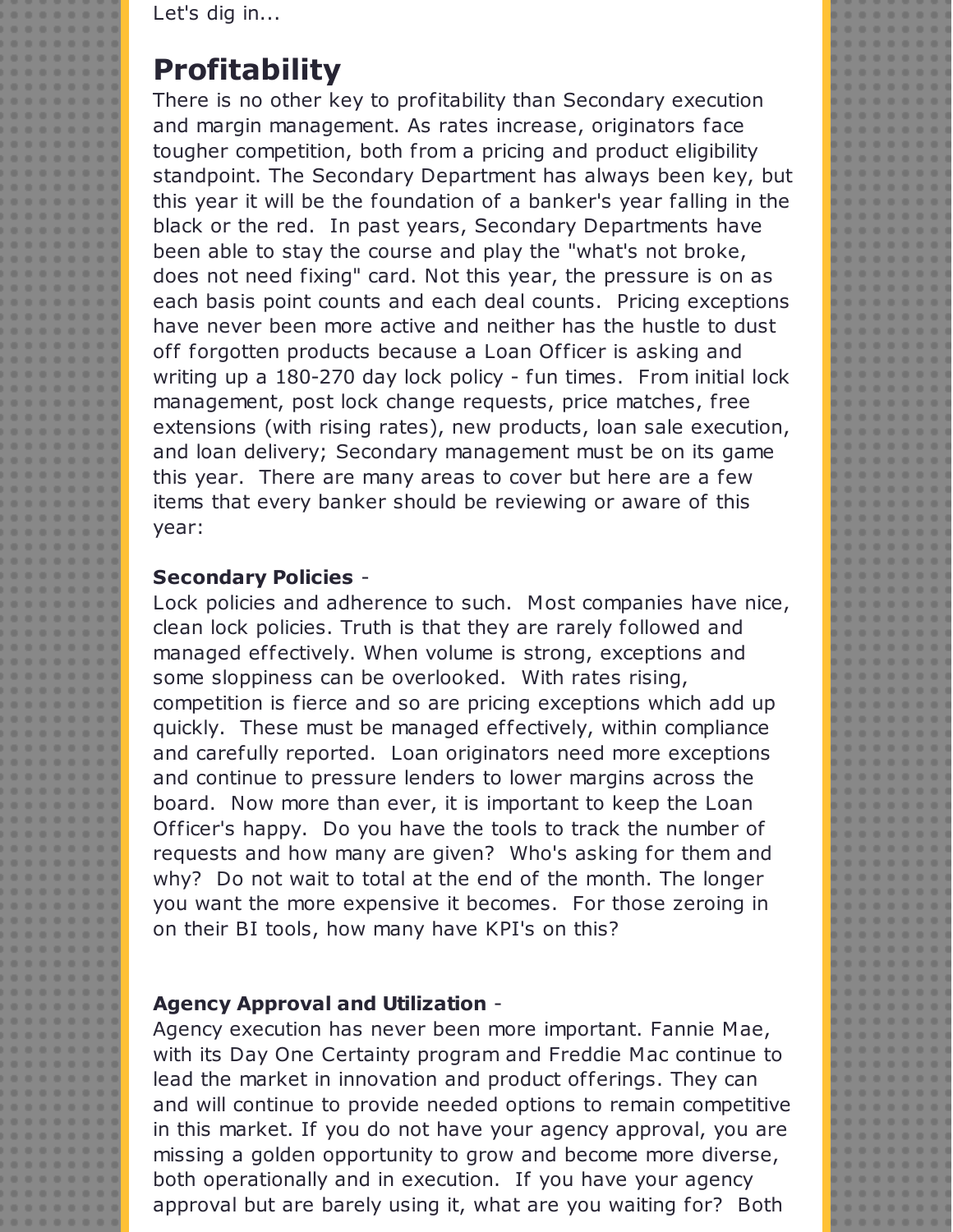Fannie and Freddie have incredible technology offerings, support teams, continuously evolving product offerings, and great research. Retained servicing and co-issue engagements pricing can be competitive, especially based on MSR values in a rising rate environment. In addition, they have GREAT support teams. If you are not taking advantage of both entities offerings, you are swimming against the tide. Oh and let's not forget eliminating investor fees, greatly reducing the ever increasing warehouse expenses, eliminating overlays, and minimizing post closing workload. Remember our more with less theme? If you are interested in obtaining your agency approval or looking for ways to make better use of your agency approval with a financial model based on agency delivery, we can help.We have both agency application and agency modeling and implementation packages that can help lenders convert their execution to be GSE focused.

**Secondary execution** - This cannot be a black box that only the Secondary Manager holds the key. The process, options, and protocols for managing margins, investors outlets, and timing of trading cannot be left to a sole individual working behind closed doors or offsite. Hedge execution, retaining servicing, exceptions, products, and rate lock changes should not be one person's decision in this market. There should be a fully transparent understanding of market conditions and Secondary reactions to ensure there is a common goal and strategy between the department and management. Our Secondary Review process can provide a third part review of your Secondary process and provide an independent review of policies, procedures, reporting, and strategies. This could be the most important realization of the year.

## **Proficiency**

An intangible way to increase your productivity is by investing in the training of your staff. Inexperience leads to errors that need corrections, repeated calls to others for the same answers, and in the worst case real losses on loans i.e. CURES! When viewing processes in real time, the trickle-down effect of inefficiency can so often be tracked back to a lack of good upfront training. Now you may say that you have a training process with classes and everyone gets trained, but what happens when a new employee gets placed next to someone that is loaded with bad habits and becomes your new employees go-to person. You invested in the up-front training, only to have it unwound over time by bad seat placement or a branch that does things 'its own way." What's the opposite of doing more with less? Doing less with more, and that's a recipe for disaster. This flawed process will repeat itself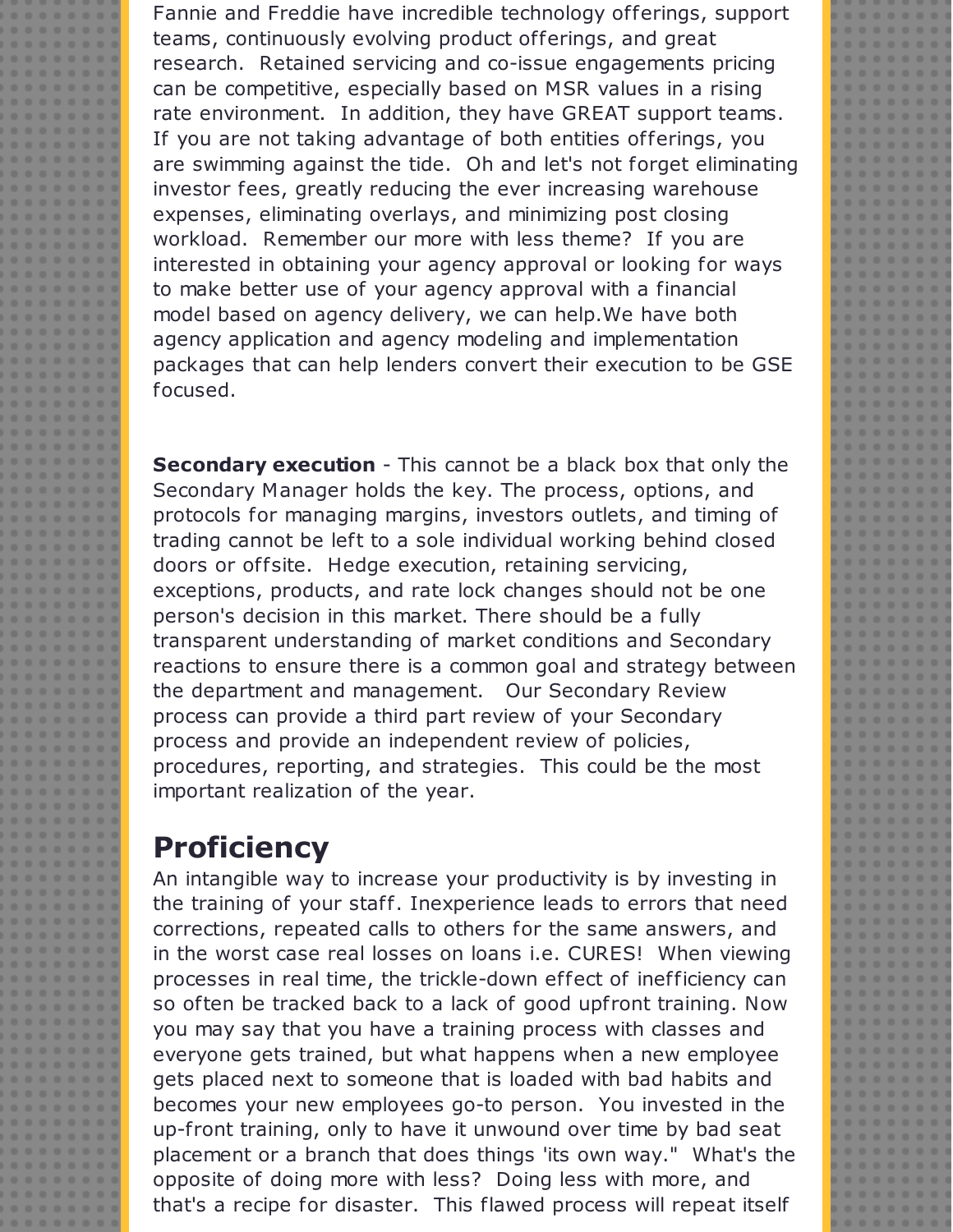with a lack of a strong training program.

We see an overall lack of consistency on the Operational side of many lenders. The workflow varies from branch to branch and sometimes desk to desk. This lack of consistency and lack of companywide tools leads to a breakdown of how lenders assume they're operating and causes unnecessary road blocks for client experience and profitability. Ultimately, loans sit in processing and underwriting for longer periods. They take up more time in the hedge. They sit in Ops pipelines for longer periods...and more.



A good training program starts with a strong on-boarding process where each new employee gets trained on the company's policies and procedures. They are shown not just the "how" but explained "why". Supporting documentation should be readily available and dare we suggest videos? Employee education must be engaging and should never stop at on-boarding. It has to continue as the market, offerings, and your business model evolves. The staff needs to be molded to be in sync with the changes implemented by administration via continued, internal education. A proficient staff will bring a better client experience, a more efficient process from beginning to end, and a better working environment. A proficient staff allows lenders to do more with less.

A good training process is not one that just trains new employees. It is one that speaks to your corporate culture, promotes the benefits of the company while displaying why its offerings are the best. It is one that continues to offer innovative and interesting ways for your employees to stay engaged and make them want to be more proficient by increasing their knowledge, value to themselves, and importance to the company. An educated staff pays dividends that are not obvious, but it comes through to investors, vendors, and clients. By investing in a training program this year, you will be building a foundation for years to come.

matchbox University was created to assist mortgage bankers with